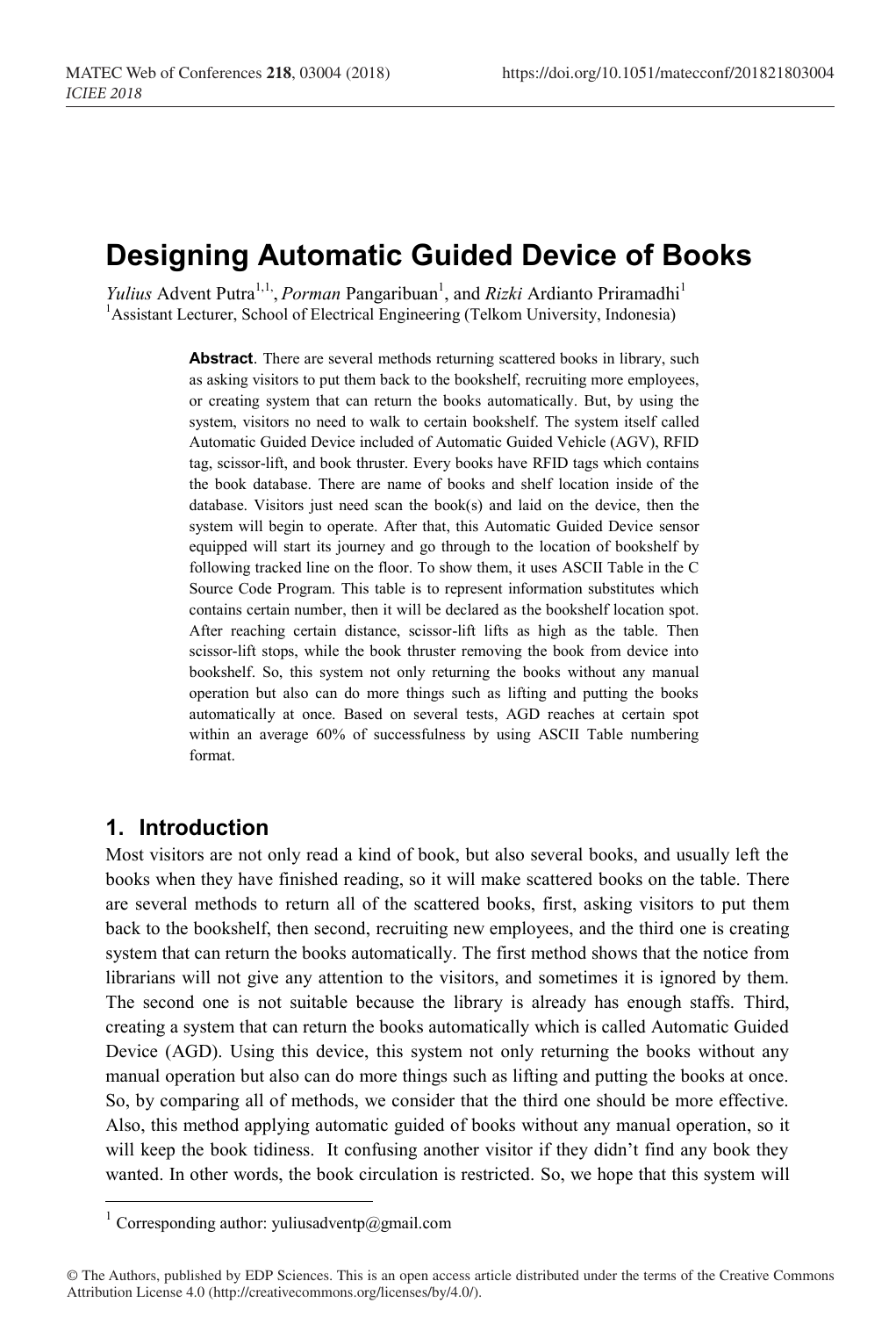make visitors are easier looking for their books. Besides, the librarians don't need to worry of all visitors forgetting to return their books because it has been done by automatic guided device.

# **2. Direct Observation**

Direct observation is a directly contact method to get any valid information based on true range, in case, inside Open Library Telkom University. The data is obtained from librarian's database center which contain the number of visitors a day and book status whether it's returned to shelf or read only by visitor.

### **2.1 Existing Method and Their Limitation**

The amount of visitors and borrowed books each day are relative. But there's a big difference between the sum of books list. Based on obtained data, returned-books is always more than read-only books every day. There were 852 borrowed books per day and 11 staffs, which means that a staff must returned it approximately 85 books per day. Now, there are 79,506 books, 1031 borrowed books per day, and 11 staffs, so there are 102 of books for a staff must to do the same thing.

Below is **their limitation of existing system:**

- Book circulation (returned or borrowed books) is restricted.
- Most visitors can't return the book to proper shelf
- Shelving is only done when the library is closed or before it opens

#### **2.2 Proposed System**

This **Designing Automatic Guided Device of Books** help both librarian staff and visitors in putting back the books. **Advantages of using this device:**

- Keep the bookshelves tidiness
- Decreasing the restricted book circulation
- Visitors just scan the books then the device automatically operates, so visitors no need to walk to proper shelf.

# **3. Design Of System**

#### **3.1 Block Diagram**



**Fig 1.** AGD Control System Block Diagram

- Input : Scanned books
- Microcontroller : Raspberry Pi 3 and Arduino Nano
- Actuators : DC Motors
- Plants : AGV, scissor-lift, book thruster
- Sensor : IR sensor
- Output : Moving AGD through the tracked lines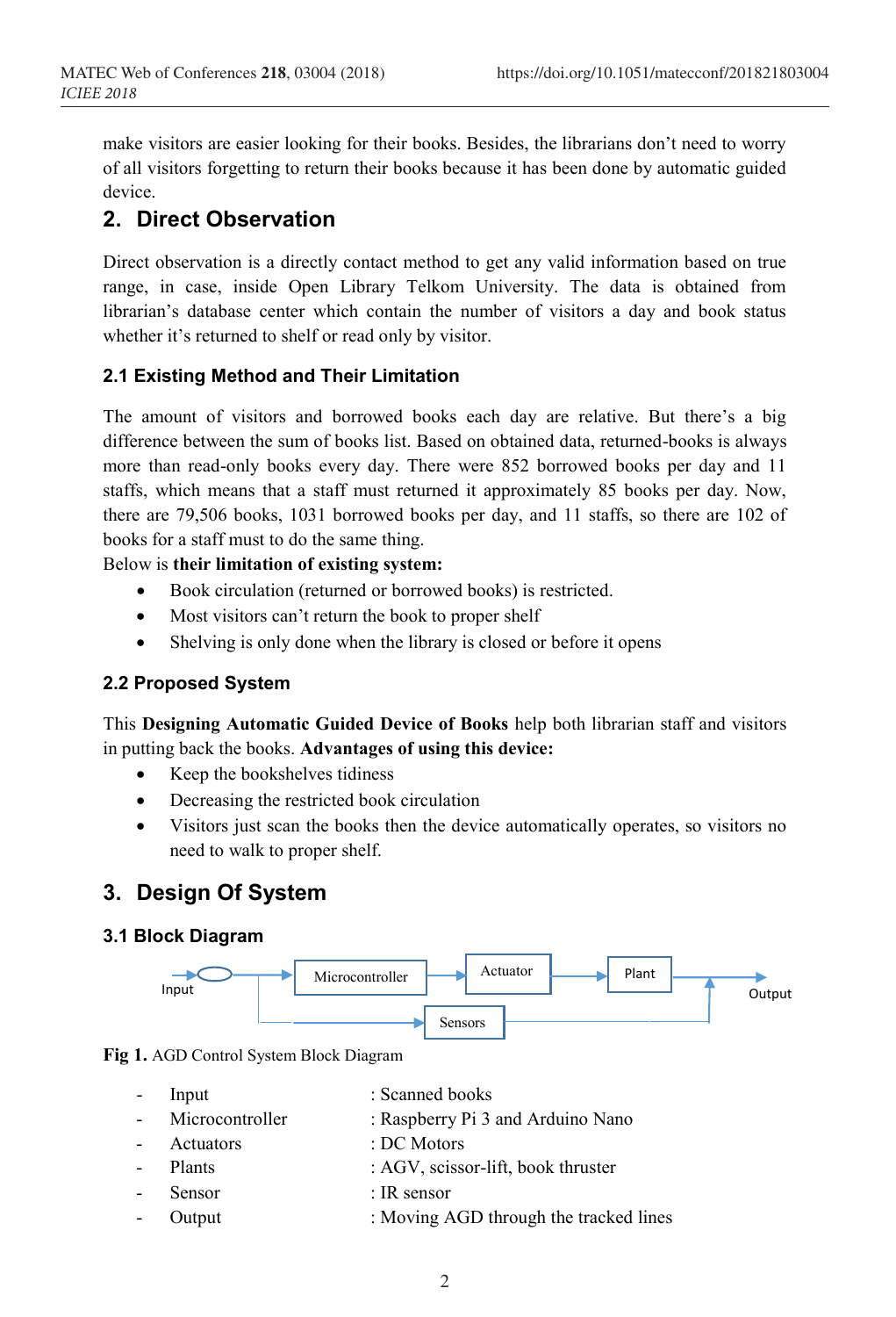The book is scanned, then it will be processed by Raspberry Pi 3 microcontroller for database reading. Microcontroller which have found the database will transmit its data to Arduino Nano by serial communication to operate DC motor and activate the sensor. The DC motors drive the AGV to proper shelf while the sensor reading through the tracked line that indicate where should the device moved. After it reaches the proper shelf, AGV stops and then scissor-lift motor start to operate, changing rotation-to-vertically linear motion until it reaches certain height of shelf. After that, scissor-lift stops and then book thruster begins to push the lowest book until the book itself are removed from device to proper shelf. Next, the book thruster and scissor-lift are consecutively going back to their initial position to continue the journey.

## **3.2 Architectural Design**



**Fig.2.** Architectural Diagram of AGD System

#### *3.2.1 Scattered Books*

This is the main problem from some visitors who don't return their books after they read them. The books are laid on table only, and need to be returned.

### *3.2.2 RFID (Radio Frequency Identification)*

There are 2 main components in RFID system, Tag and Reader. There are 2 main components in RFID Tag, IC (Integrated Circuit) as a transponder, and Antenna as a receiver also sending RF signal  $[4]$ . Each book is inserted by a tag and need to be scanned. The system, scanned books will be identified by the reader. For books RFID tag is used as identifier which reduces manual interference for returning and issuing books [2]. But in some libraries barcode is used for book identification [3].

### *3.2.3 Arduino Nano*

Arduino Nano is one of microcontroller board which is based on the ATmega 328. It is a microcontroller platform that can easily connected into many computers, so users can program any ATmega chip<sup>[1]</sup>. The system needs more inputs, and this microcontroller can fulfill them. Also, the microcontroller contains the database which shows the bookshelf location and type of book.

# *3.2.4 Automatic Guided Vehicle (AGV)*

Some examples of AGV device products are being optimized, for example intelligent navigation research in warehousing  $[5]$ , and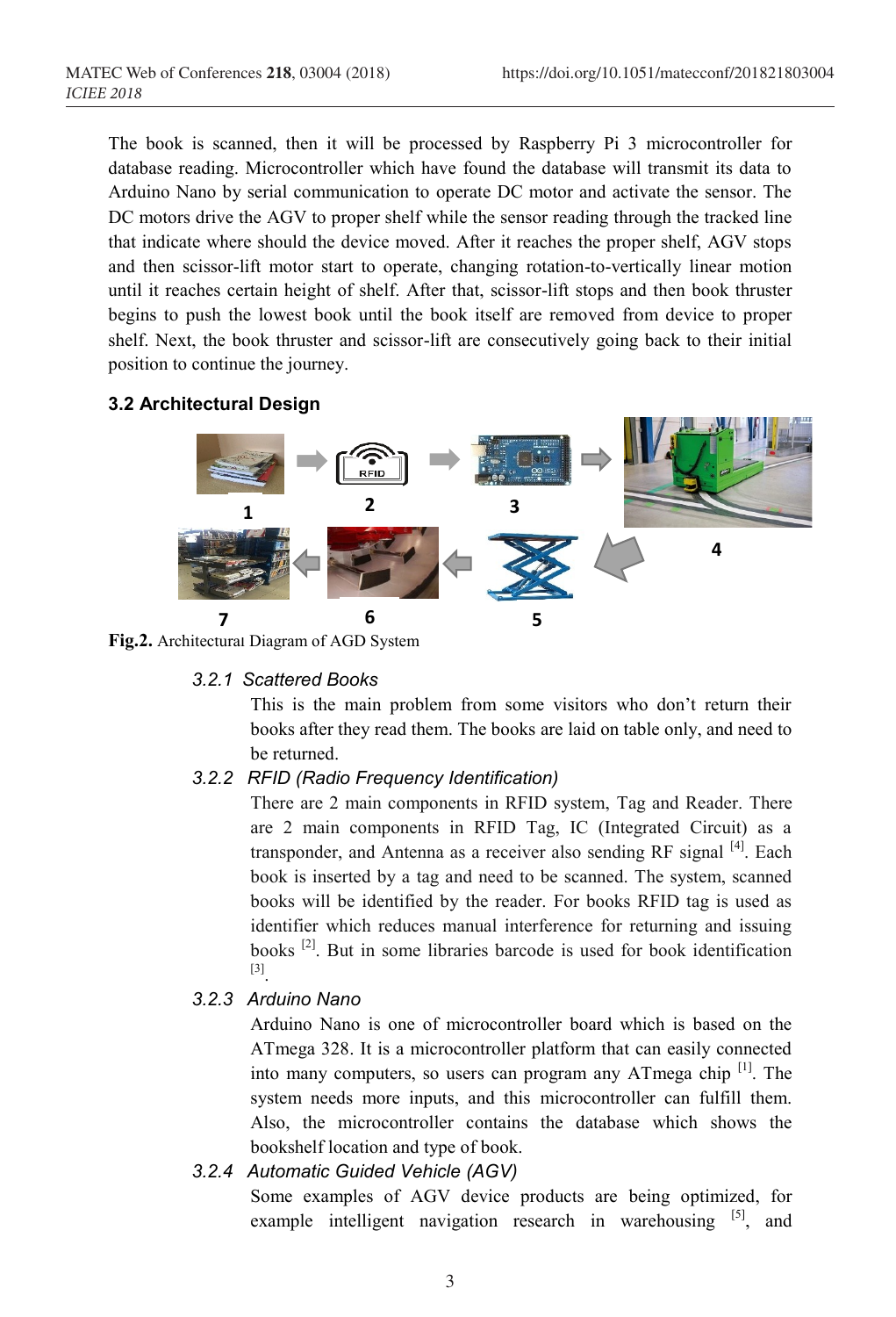otherwise, there is also an AGV design that is made to have spring absorption with a double spring solution  $\left[6\right]$ . But the writer's project is about optimizing AGV into returning books automatically by tracked line.

#### *3.2.5 Scissor-Lift*

[3] Scissor lift mechanism is one kind of lifter using hydraulic system which can help lifting up vertical easily. To lift up, there's a motor which are connected to metal sheets, changing rotation into vertically linear motion. Using this method as lifting book is because can be set its height.

#### *3.2.6 Book Thruster*

To remove books from device into bookshelf is using thruster which made of long basic bolt connected to a motor.

#### *3.2.7 Proper Shelf*

The device moving through its point which is proper shelf. This is where the book should be put, based on the database.

### **4. Result**

The data below present about AGD's depart and arrived time, also the result about how many books, their weight, and how long the scissor lift to do up-lifting and down-lifting experiment. The scissor-lift load is negligible.

| <b>Test</b>    | Distance (cm) | <b>Depart Time (s)</b> | <b>Arrived</b><br>Time (s) | <b>Additional</b><br><b>Information</b> |
|----------------|---------------|------------------------|----------------------------|-----------------------------------------|
|                | 200           | 6.19                   | 6.73                       | <b>SUCCESS</b>                          |
| $\overline{2}$ | 200           | 6.24                   |                            | <b>NOT SUCCESS</b>                      |
| $\mathcal{R}$  | 200           | 6.16                   |                            | <b>NOT SUCCESS</b>                      |
| 4              | 200           | 6.07                   | 6.63                       | <b>SUCCESS</b>                          |
| 5              | 200           | 6.11                   | 6.68                       | <b>SUCCESS</b>                          |
| 6              | 200           | 6.04                   |                            | <b>NOT SUCCESS</b>                      |
|                | 200           | 6.13                   | 6.75                       | <b>SUCCESS</b>                          |
| 8              | 200           | 6.06                   | 6.69                       | <b>SUCCESS</b>                          |
| 9              | 200           | 6.14                   |                            | <b>NOT SUCCESS</b>                      |
| 10             | 200           | 6.18                   | 6.78                       | <b>SUCCESS</b>                          |
| Average        |               | 6.132                  | 6.71222                    |                                         |

**Table 1.** Test Result of AGD's Depart Time and Arrived Time

Based on 10 tests that have been carried out, not all have been successful, as in tests 2, 3, 6, and 9. It is because the failure of sensor readings. In addition, a great friction factor between the freewheel and the floor due to the influence of the load, resulting in AGD sometimes are not successfully moving backwards to follow tracked line. This is the reason why arrived time longer than when the device moving forward. The human error factor, like error reading, and the movement of the device system also involves the time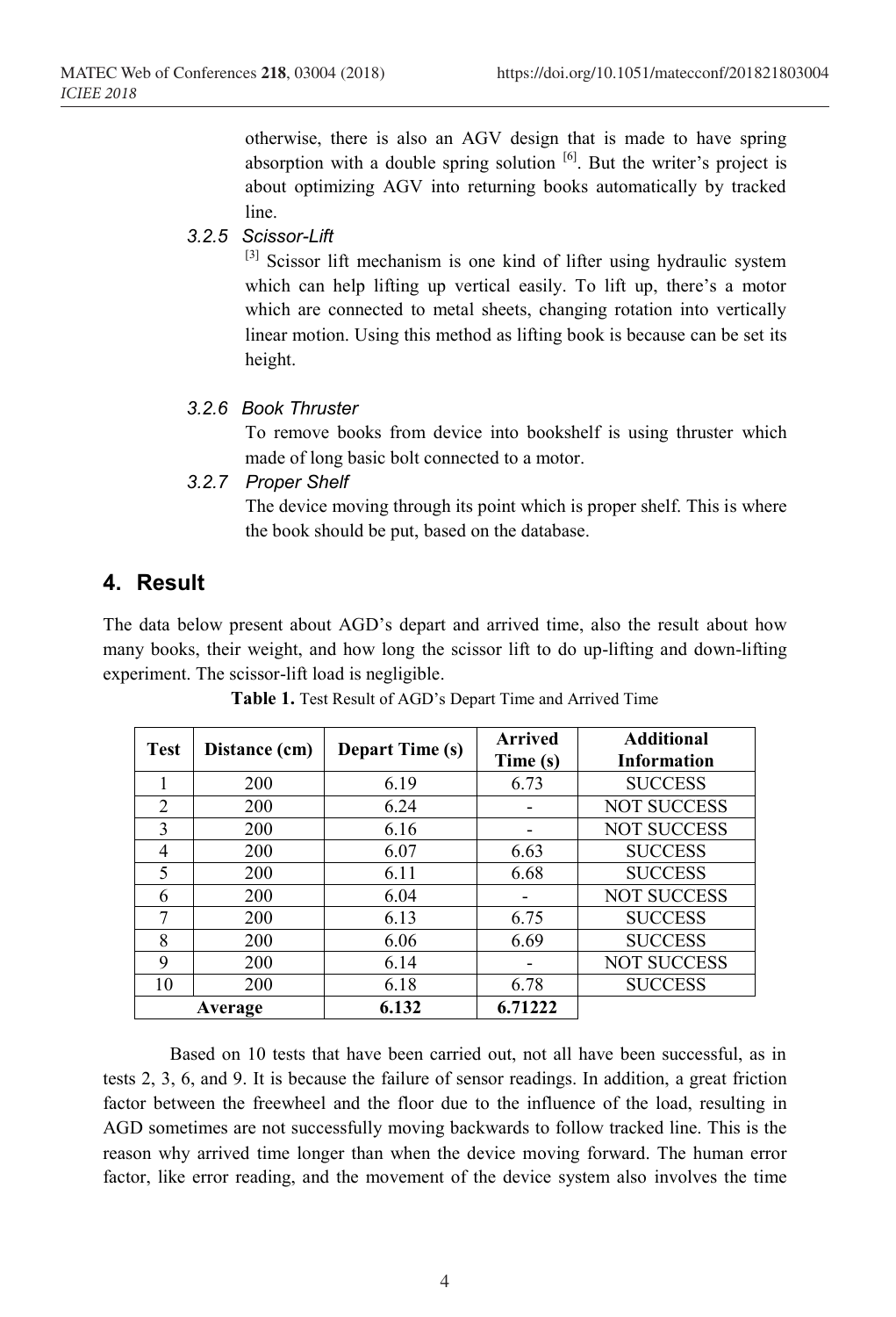value are various. Six of the ten tests were successfully carried out, so in other words, the success percentage is 60%.

|                          | <b>Number</b>      | Weight<br>(kg) | Time (s)      |               |                                       |
|--------------------------|--------------------|----------------|---------------|---------------|---------------------------------------|
| No.                      | оf<br><b>Books</b> |                | $Up-$<br>lift | Down-<br>lift | <b>Additional Information</b>         |
|                          |                    |                | 29.9          | 28.75         | Scissor-lift operates smoothly.       |
| 2                        |                    | 0.5            | 32.93         | 28.66         | When the motor operate at $t = 5s$    |
| $\mathcal{E}$            | $\overline{2}$     | 0.825          | 33.17         | 29.84         | it always indicates that the motor    |
| $\overline{4}$           | 3                  | 1.275          | 34.22         | 28.74         | is hardly lifting the scissor lift in |
| $\overline{\mathcal{L}}$ | 4                  | 3.175          | 46.84         | 32.21         | rotary-to-linear motion because of    |
|                          |                    |                |               |               | the book's weight and scissor-lift    |
| 6                        | 5                  | 4.35           | 53.41         | 29.73         | load itself.                          |
|                          |                    |                |               |               | Scissor-lift won't lift up because    |
|                          | 6                  | 5.25           |               |               | of excessive load.                    |

**Table 2.** Relationship between Number of Books, Weight of Book/s (kg), and Time Needed for Up and Down Lifting

According to **Table 4.1,** the bigger the load, the longer it takes the time lifting the scissor-lift. We take the book randomly, because not all the books have the same weight. They're relative. Scissor-lift maximum load capacity is under 5 kilograms, so it's not lifted if we put more than its maximum. Meanwhile, time needed for down-lifting is nearly close. They are different because watching-time human error. In addition, there're several other factors, such as scissor-lift high friction, bolt's thread, lifting movement. The friction makes hard moving of scissor-lift, the higher its friction, the longer time it will takes. High friction will make the device quickly damaged and it slowly leaves the rust. Bolt's thread also determines the vertical distance, the longer thread's distant, the higher scissor-lift lifting vertically in a spin. Besides, lifting movement gives an effect to scissor-lift. The device which is not steady while lifting takes more time to reach certain position.

# **5. Conclusion**

- 1. Many cases of scattered books in the library need to be solved in several methods, and we prefer to AGD considering to their limitation.
- 2. To find out the position of the bookshelf, use the ASCII table to help align or AGD stepping.
- 3. The average percentage of success for AGD to run on the line on the floor is 60%, this is due to the influence of several external factors.
- 4. On scissor lifts, the heavier the load of the book, the more uplifting it takes, but there's no affection in down-lifting.

# **References**

1. Wolfram Donat "Learn Raspberry Pi Programming with Python". 2014 ed.: Apress, c2014